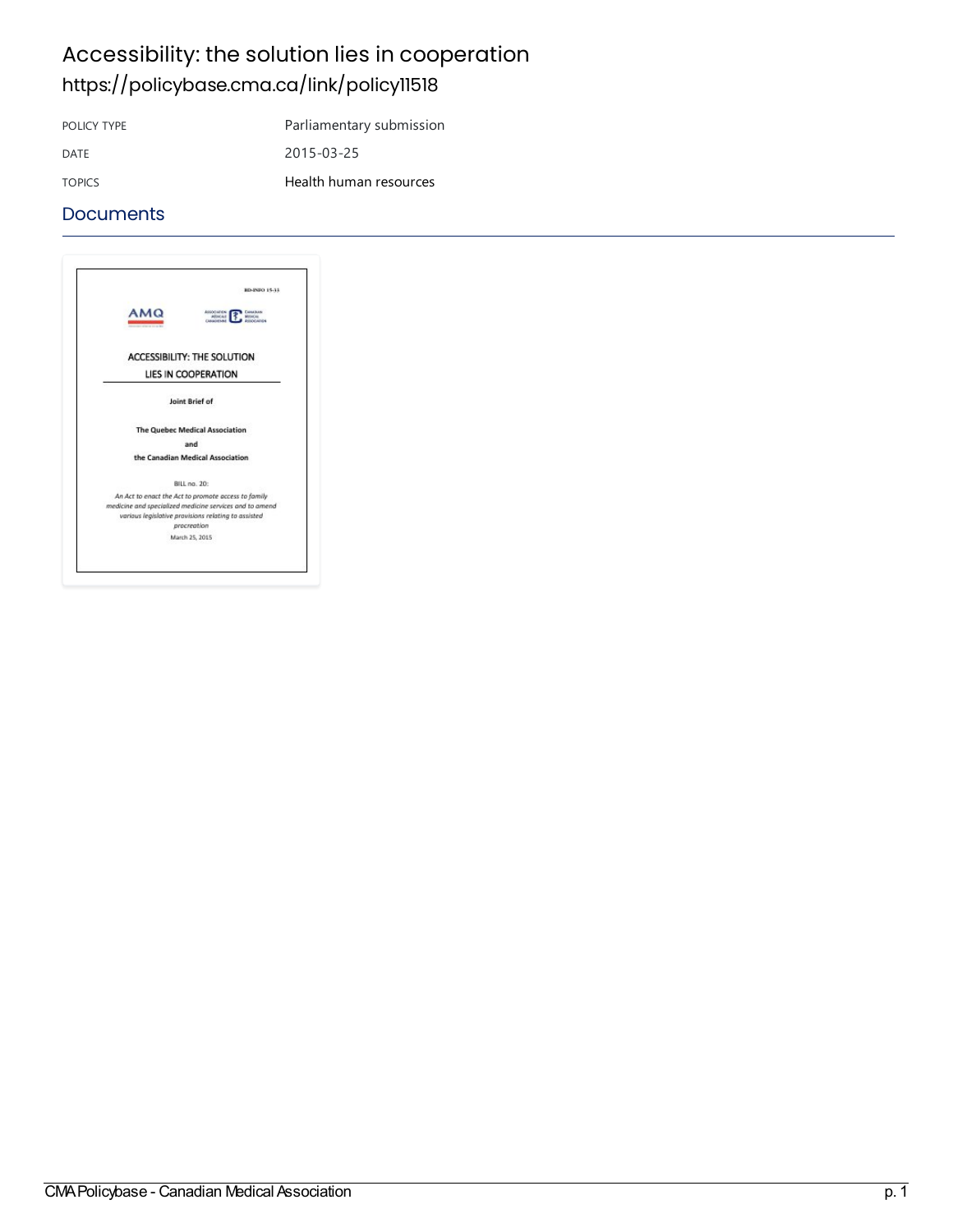# Appearance before the Standing Committee on Human Resources, Skills and Social Development and the Status of Persons with Disabilities

<https://policybase.cma.ca/link/policy14472>

| POLICY TYPE   | Parliamentary submission                       |
|---------------|------------------------------------------------|
| DATE          | 2022-03-28                                     |
| <b>TOPICS</b> | Health human resources                         |
|               | Health systems, system funding and performance |

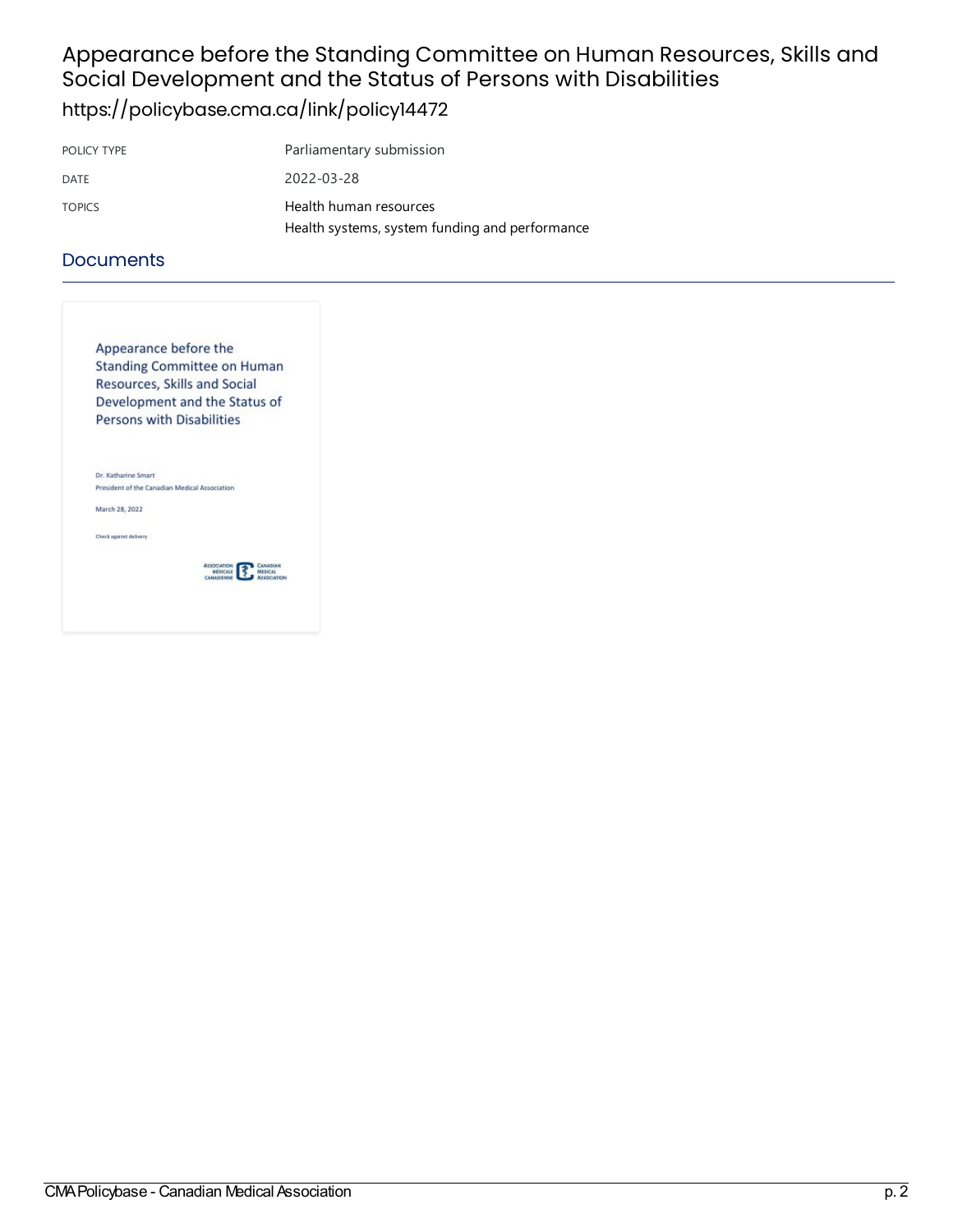# Avoiding negative consequences to health care delivery from federal taxation policy

<https://policybase.cma.ca/link/policy11957>

| POLICY TYPE   | Response to consultation                |
|---------------|-----------------------------------------|
| DATE          | 2016-08-31                              |
| <b>TOPICS</b> | Health human resources                  |
|               | Physician practice, compensation, forms |

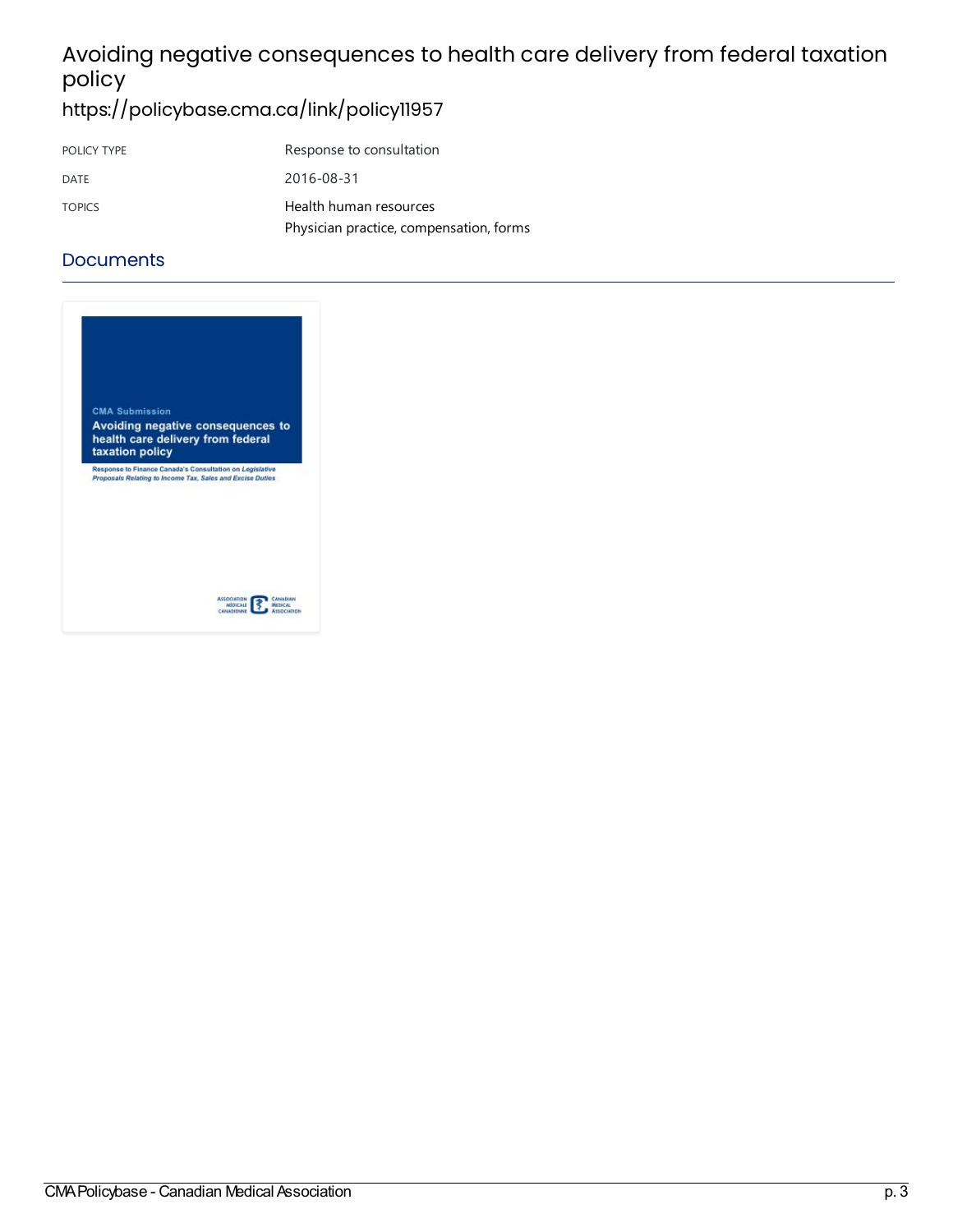### Consensus statement on networks for high-quality rural anesthesia, surgery, and obstetric care in Canada <https://policybase.cma.ca/link/policy14477>

| POLICY TYPE   | Policy endorsement                                                       |
|---------------|--------------------------------------------------------------------------|
| DATE          | 2021-05-17                                                               |
| <b>TOPICS</b> | Health systems, system funding and performance<br>Health human resources |

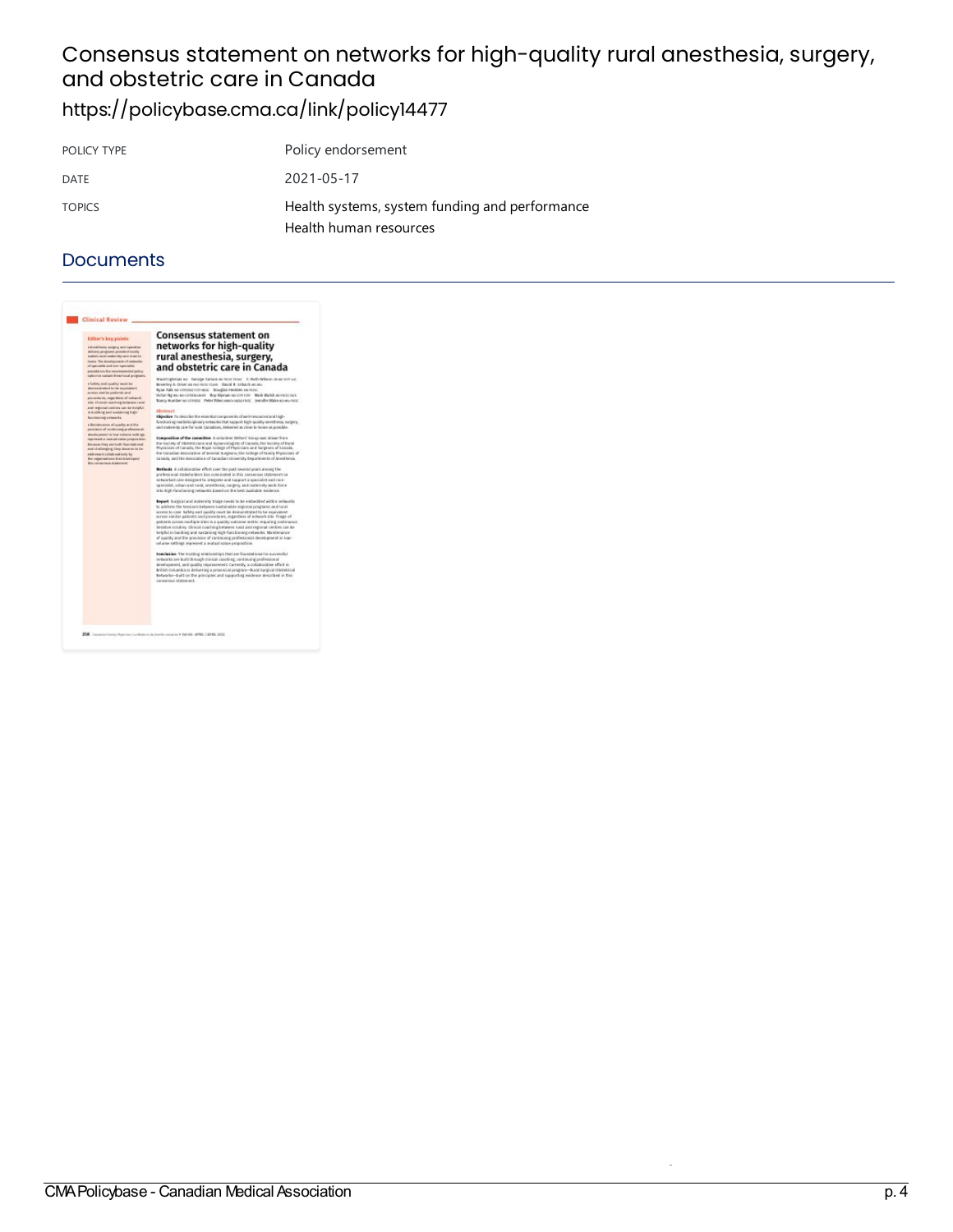A Doctor for Every Canadian - Better Planning for Canada's Health Human Resources: The Canadian Medical Association's brief to the House of Commons Standing Committee on Human Resources, Skills and Social Development and the Status of Persons with Disabilities - Addressing Existing Labour Shortages in High-Demand Occupations <https://policybase.cma.ca/link/policy10387>

| POLICY TYPE   | Parliamentary submission |
|---------------|--------------------------|
| DATE          | 2012-05-09               |
| <b>TOPICS</b> | Health human resources   |

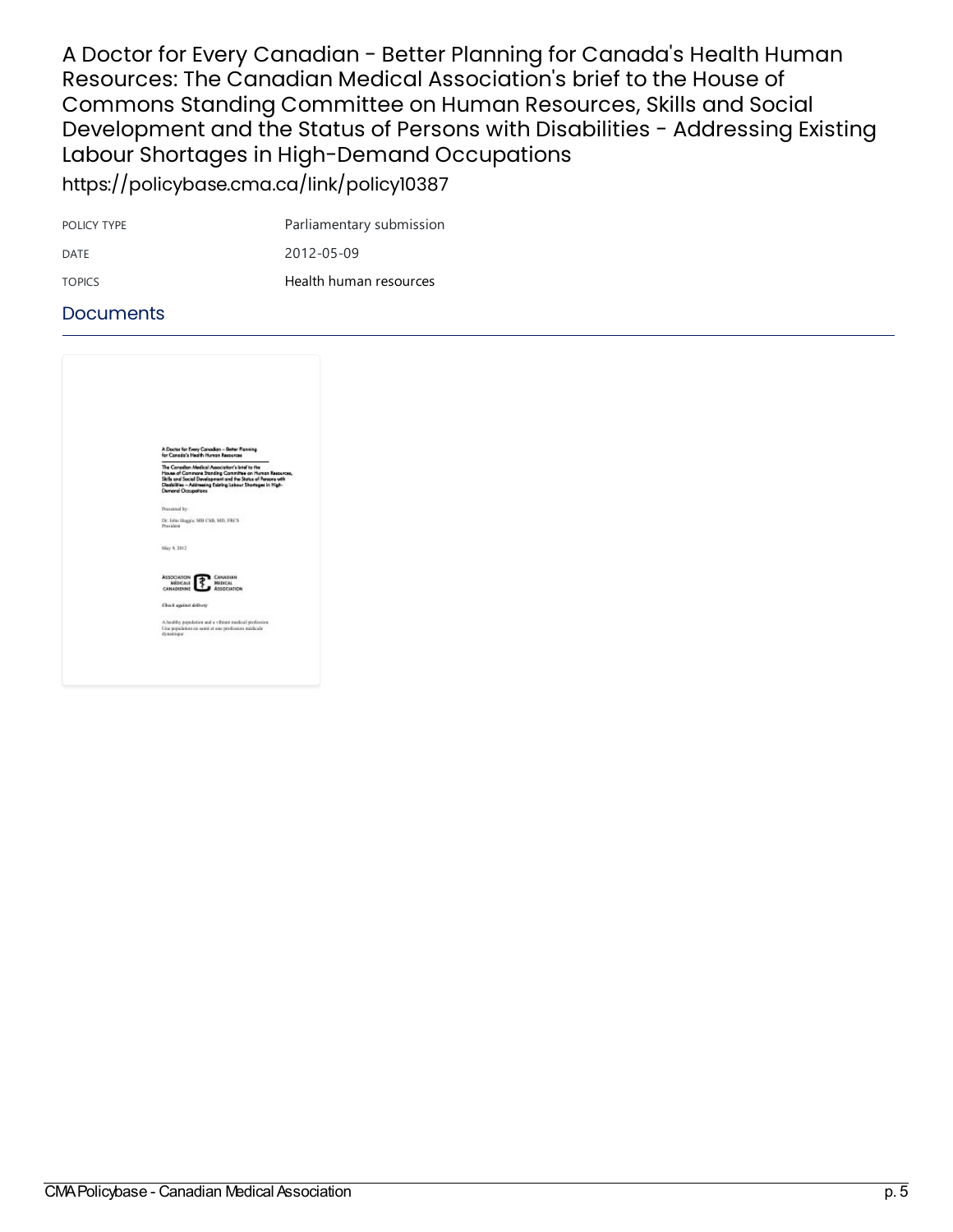## Federal Policy Options to Advance Pan-Canadian Licensure <https://policybase.cma.ca/link/policy14471>

| POLICY TYPE   | Parliamentary submission                                                                                       |
|---------------|----------------------------------------------------------------------------------------------------------------|
| DATE          | 2022-02-22                                                                                                     |
| <b>TOPICS</b> | Health systems, system funding and performance<br>Health human resources<br>Ethics and medical professionalism |

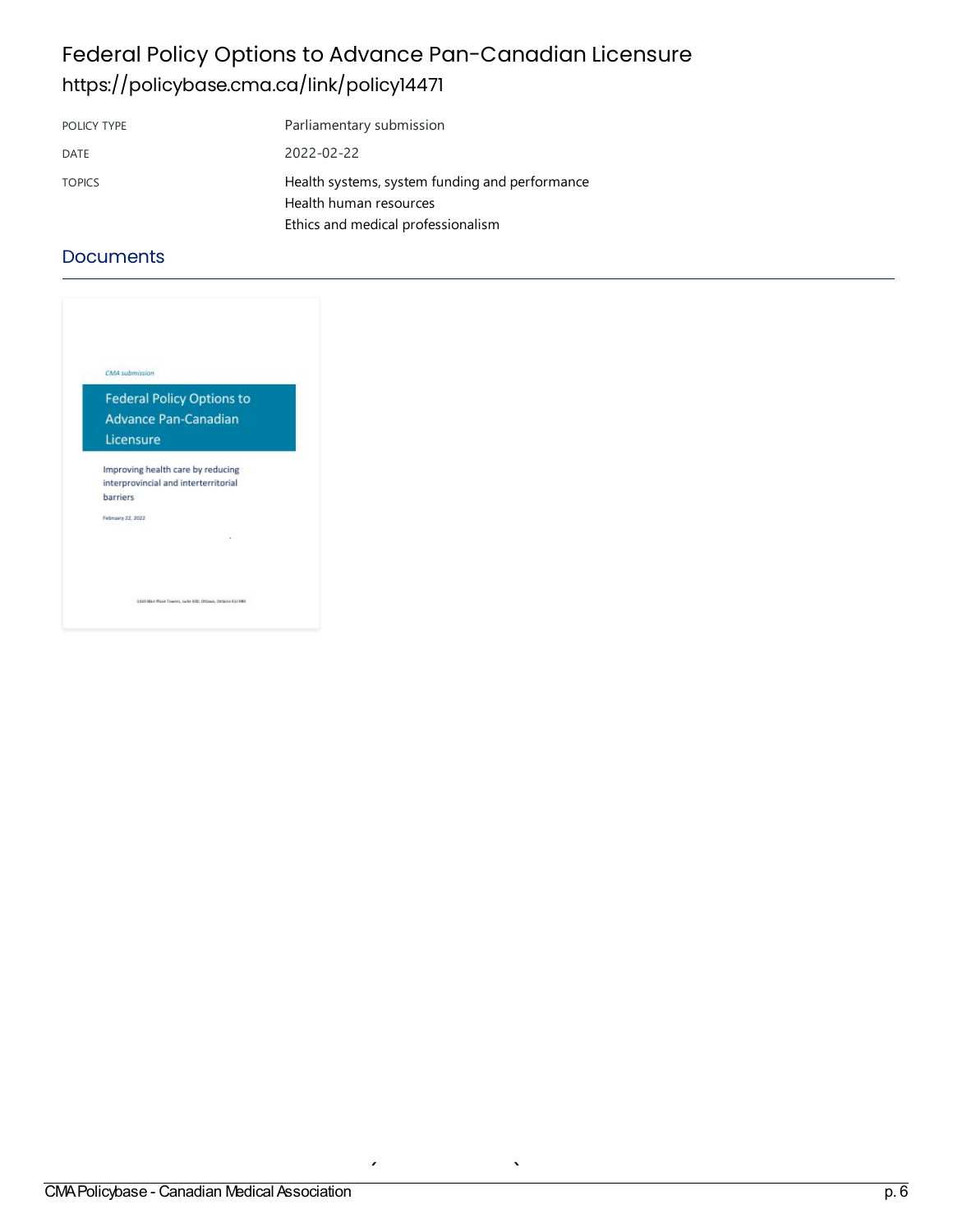### Flexibility in Medical Training (Update 2009) <https://policybase.cma.ca/link/policy9485>

| POLICY TYPE          | Policy document                 |
|----------------------|---------------------------------|
| <b>LAST REVIEWED</b> | 2020-02-29                      |
| DATE                 | 2009-05-31                      |
| <b>REPLACES</b>      | Flexibility in Medical Training |
| <b>TOPICS</b>        | Health human resources          |

| <b>NEW H.E.</b><br><b>Alliances</b><br><b>CENTENE</b><br><b>NONCAPTER</b>                                                                                                                                                                                                                                                                                                                                                                                                                                                                                                                                                                                                                                                                                                                                                                                                                                                                                                                                                                                                                                                                                                                                                                                                                                                                                                                                                                                                                                      | <b>CMA POLICY</b>                                                                                                                                                                                                                                                                                                                                                                                                                                                                                                                                                                                                                                                                                                                                                                                                                                                                                                                                                                                                                                                                                                                                                                                          |
|----------------------------------------------------------------------------------------------------------------------------------------------------------------------------------------------------------------------------------------------------------------------------------------------------------------------------------------------------------------------------------------------------------------------------------------------------------------------------------------------------------------------------------------------------------------------------------------------------------------------------------------------------------------------------------------------------------------------------------------------------------------------------------------------------------------------------------------------------------------------------------------------------------------------------------------------------------------------------------------------------------------------------------------------------------------------------------------------------------------------------------------------------------------------------------------------------------------------------------------------------------------------------------------------------------------------------------------------------------------------------------------------------------------------------------------------------------------------------------------------------------------|------------------------------------------------------------------------------------------------------------------------------------------------------------------------------------------------------------------------------------------------------------------------------------------------------------------------------------------------------------------------------------------------------------------------------------------------------------------------------------------------------------------------------------------------------------------------------------------------------------------------------------------------------------------------------------------------------------------------------------------------------------------------------------------------------------------------------------------------------------------------------------------------------------------------------------------------------------------------------------------------------------------------------------------------------------------------------------------------------------------------------------------------------------------------------------------------------------|
| <b>Flexibility in Medical Training</b><br>(Update 2009)                                                                                                                                                                                                                                                                                                                                                                                                                                                                                                                                                                                                                                                                                                                                                                                                                                                                                                                                                                                                                                                                                                                                                                                                                                                                                                                                                                                                                                                        |                                                                                                                                                                                                                                                                                                                                                                                                                                                                                                                                                                                                                                                                                                                                                                                                                                                                                                                                                                                                                                                                                                                                                                                                            |
| The Consider Medical Association (CMA)<br>lectorers that the maximal training restors must be<br>officiently flexible to malde neglical students to<br>make informed career durings, accommodate<br>resuless program cleanges, and allow pructiong<br>pleasant the appartment to re-erast training to:<br>reductor share shally and lonors ledge, or to contenu-<br>were sphere of process. The restern must also be-<br>able to access machine interestional media of<br>estabantes. (DISGs) to provide them with a<br>resourced to copperison by to a many them.<br>pastgraduate confensials and lascome liasmoad to<br>purior in Grazila. For physicians in searing,<br>effective nature gaidante and prestive inflammer<br>na canter spituous (e.g., sole anadeling, saxly<br>element experience, etc.) must finitely confidence with<br>career pack offertions and managers program<br>changes during residency. A flexible and well-<br>distigued re-entry pertexcibers system would be<br>duranteed by long-term stability, rulliance<br>and appropriate capacity, accessibility, thrashibity<br>in the weaklessy and accountabless.<br>The CMA believes that, abientiely, society<br>kendes from a firsible medical training certain.<br>These lonelits may include reluxural prices can,<br>improved access to pleywisan zervices, as well as<br>plematon retention, particularly in word and<br>remate construction. A flexible system may also<br>imprime teamly and satisfaction ansiety condents. | revisions and physicians, and facilitate lecture<br>career chairces. This policy on finest typically<br>recommendations to help create and maintainsa<br>in B-derigord system for thrability in physician<br>teaming an Canada. Commitment and action by all<br>trakelseldert, including generosensets, medical<br>talonids, rogalistory authorities and eifure, in<br>registed.<br>The CMA helieves that this police must be<br>considered in the context of when relevant CMA.<br>policies, including less not learned to the CMA's<br>palaies on physician resource planning, physician<br>inakle and well-looks, playained world area issues.<br>and others.<br><b>Defaites</b><br>Pentgrahate trainer-Also known at a<br>"resident," an individual when has acceived<br>his/lor MD degree and is currently suralled in<br>as accessional program in a Canadian sciented of<br>medicine that mostli lead to certification by<br>refore the College of Fundy Pressums at<br>Canada or the Royal College of Physicians<br>and Sunyaway of Canada.<br>Medical maskest - An individual consideri<br>in an undergraduate precesso in a Canadian<br>calined of exclusion that would lead to an MD-<br>deput. |
| antimized aspire of EBA's Policy Nutcentin per side that style is given to the original exercy. Any other was including sopul/initiary<br>solutionists to up to enter a control center of product on participate the security of the control of the Process control the Premium of<br>Combinery Publications Child, 1967 Jahn Vissollei, Onesterlift Call 1976; Ge (11) Oil 2013; permissional amount<br>1487 A.S. Vias Drive, Onerse GM 32312 PVI, within 411-2010 at 423 731-4426 s2607, Ge, 623 234-4644.<br>All painter of the CMA are confulde elementedly through CMA (Indian reconstruction                                                                                                                                                                                                                                                                                                                                                                                                                                                                                                                                                                                                                                                                                                                                                                                                                                                                                                             | ico. Yus nay. Kir yaar aan rummen la siir, argruskuu in siksitt ist in parrumilik usiy farm orisiaaten<br>Curregionämer and requires the culdivisted aspire denied by subretactivis the Manufact Girecan Center. Canadian Mexical Association.                                                                                                                                                                                                                                                                                                                                                                                                                                                                                                                                                                                                                                                                                                                                                                                                                                                                                                                                                             |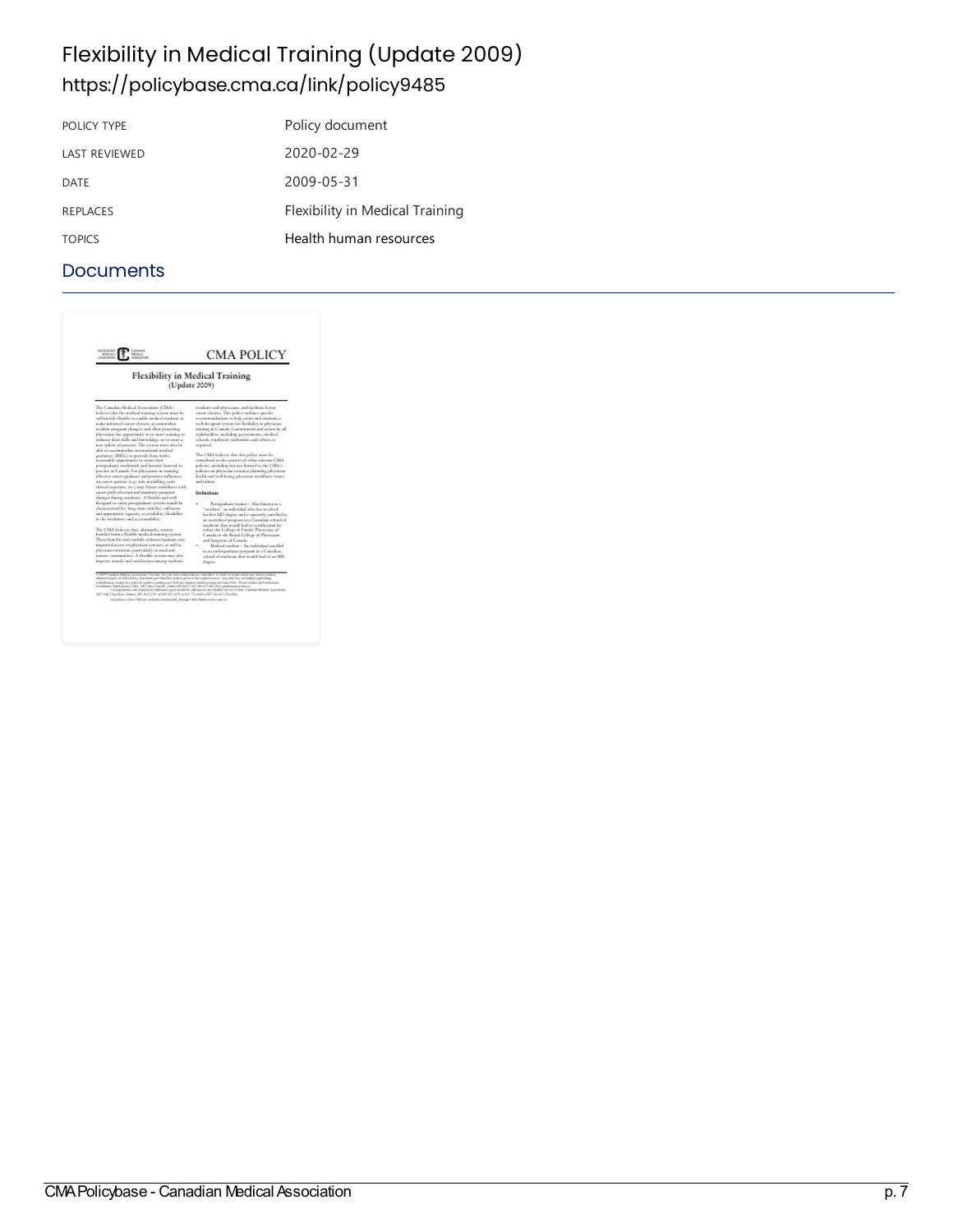## Management of physician fatigue <https://policybase.cma.ca/link/policy11127>

| Policy document        |
|------------------------|
| 2019-03-03             |
| 2014-05-24             |
| Health human resources |
|                        |

| <b>MAANEMAR</b><br>ASSOCIATION                                                                                                                                                                                                                                                                                                                                                                                                                                                                                                                                                                                                                                                                          | <b>MANAGEMENT OF PHYSICIAN FATIGUE</b>                                                                                                                                                                                                                                                                                                                                                                                                                                                                                                |
|---------------------------------------------------------------------------------------------------------------------------------------------------------------------------------------------------------------------------------------------------------------------------------------------------------------------------------------------------------------------------------------------------------------------------------------------------------------------------------------------------------------------------------------------------------------------------------------------------------------------------------------------------------------------------------------------------------|---------------------------------------------------------------------------------------------------------------------------------------------------------------------------------------------------------------------------------------------------------------------------------------------------------------------------------------------------------------------------------------------------------------------------------------------------------------------------------------------------------------------------------------|
| <b>Basicropod</b>                                                                                                                                                                                                                                                                                                                                                                                                                                                                                                                                                                                                                                                                                       | fakeno. The European Working Time Directive                                                                                                                                                                                                                                                                                                                                                                                                                                                                                           |
| Health systems amond the world are struggling<br>with how to best meet the health needs of their<br>populations. Health leaders speak with suggesty<br>about the need to improve the individual<br>experience of case, improve the bealth of<br>sostations, and maximize retors on investments.<br>Phyricians conciet-they are continually formed<br>an providing behis case to their patients.                                                                                                                                                                                                                                                                                                         | (EWTD) was first established in 1993 to elace<br>finals on all resultant' loans throughout Exame-<br>andor the undersite at limith and safety legislation.<br>That directive included physicians but excluded<br>doctors in training. In 2008, a new disortive passed<br>to include the "junior doctor" constituency.<br>accompanied by a requirement that by 2109 all<br>bookly systems in the European Creon final<br>resident work to a maximum of 48 hours averaged.                                                              |
| Constantially, cutumer over patient safety have<br>ariom over the last two decades, reoted in studies.<br>of advancements. The incidence of advance-<br>events (Alis) in acute june haspitals has been<br>reported in the United States (US), "1" Australia."<br>United Kingdom," and Canada," Between 3% and<br>20% of actions admitted to hourstal experience.<br>state or more AEs; between 16.9% - 51% of these<br>Alla are proventable, and Allis contribute billions.                                                                                                                                                                                                                             | per week. The intention was to improve the<br>working lives of doctors in training and to increase<br>patient safety. A systematic review on the impact.<br>of the EWTD on postprachasts rundled thraining.<br>patient suferic or clinical outcomes found studies<br>to be of pace quality with matheting sough."<br>In 2800, the Appreciate or Central for Graduate<br>Medical Education (ACGME) in the US adopted at<br>rat of duty boxs regulations for physicians in                                                              |
| of clothers through additional bourdel stays as well<br>as other costs to the system, patients and the<br>breader onsiets." Leage at al. assistant that move<br>from Fore-florids of Alix are preventable." These<br>statosmus hano presented decision makers, policy<br>makers and booklease previders to manufac-<br>restributing factors, including the increasingly<br>-How will on transact at fast motors diffused asketpanet<br>house of prevident.                                                                                                                                                                                                                                              | training. The ACGME instand revised regulations:<br>flut want iets offset in July 2011, reflecting the<br>recommendations of a 2008 looking of Medicine.<br>report Resident Date Mours: Exhancing Sleep.<br>Sopervision, and Solety, calling for elimination of<br>extended date shifts (more than 16 hours) for first<br>sear residents, increasing days off, inspecting<br>sleep hygiens by reducing sight duty and<br>previding more scheduled sleep breaks, and<br>inercosing oversight by races senior physicians. <sup>10</sup> |
| Patient safety and physician well-being are the key-<br>drivers leading to restrictions on resident and/or<br>phenician duty hours simed at inducing their                                                                                                                                                                                                                                                                                                                                                                                                                                                                                                                                              | The Institute of Medicine's report hance its<br>recommendations on the giorning hody of research-<br>linking clinician firican and stror.                                                                                                                                                                                                                                                                                                                                                                                             |
| 1-26 if Cunadian Modical Association. Tota tract. Ket pain manuscrease and sur-expressions, incidents at in part unable imp times or manner<br>esimeodologias abildo. Palice Karosans presidad dos cendeis gium tello ariginal acese. Aes citarum, indudurgenystiching.<br>eductions, may to create dispose a pating as a Release regists replicit premains from CMA. Please return the Pennissima<br>Combane Publication, CMA, 1827 and Vice 36, One of OCK at PVA, he all first 2014, permeating and as<br>1407 Also Vice-Reno Geogra (EN \$100 FRE) at metablicities of 17 Lening City, Inc (E1 21), rest at<br>All palaces white Chili's any arabitic chemical change Child Online reserve reason's | Cartespondence and regions for additional aspire abundable addressed to the Member fore far Centre. Canadian Medical Academists                                                                                                                                                                                                                                                                                                                                                                                                       |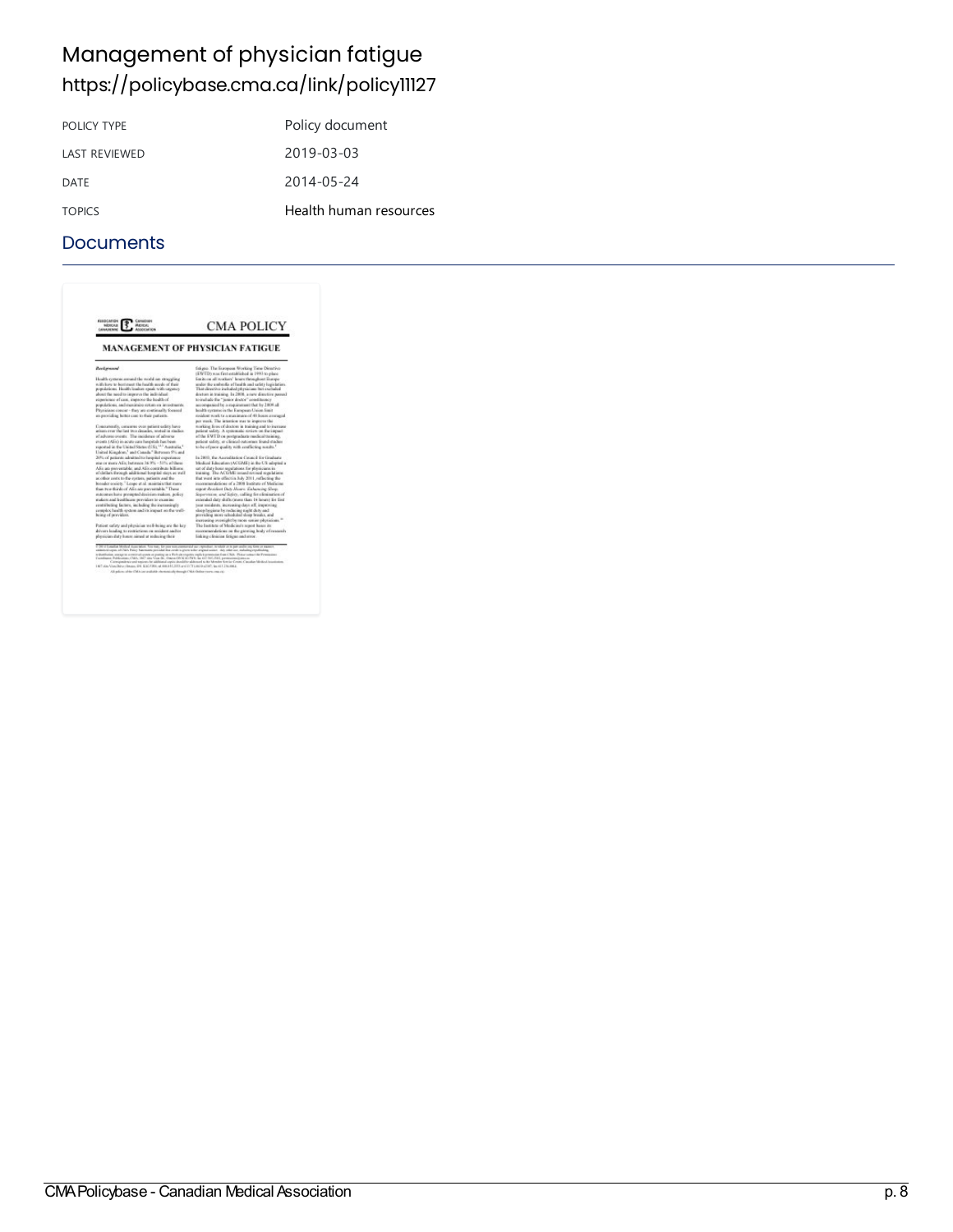### Mandatory COVID-19 vaccination of health care workers <https://policybase.cma.ca/link/policy14449>

POLICY TYPE POLICY TYPE DATE 2021-08-21 TOPICS Health human [resources](https://policybase.cma.ca/list?q=topic%253A%2522Health%20human%20resources%2522&p=1&ps=&sort=title_sort%20asc) [Population](https://policybase.cma.ca/list?q=topic%253A%2522Population%20health,%20health%20equity,%20public%20health%2522&p=1&ps=&sort=title_sort%20asc) health, health equity, public health

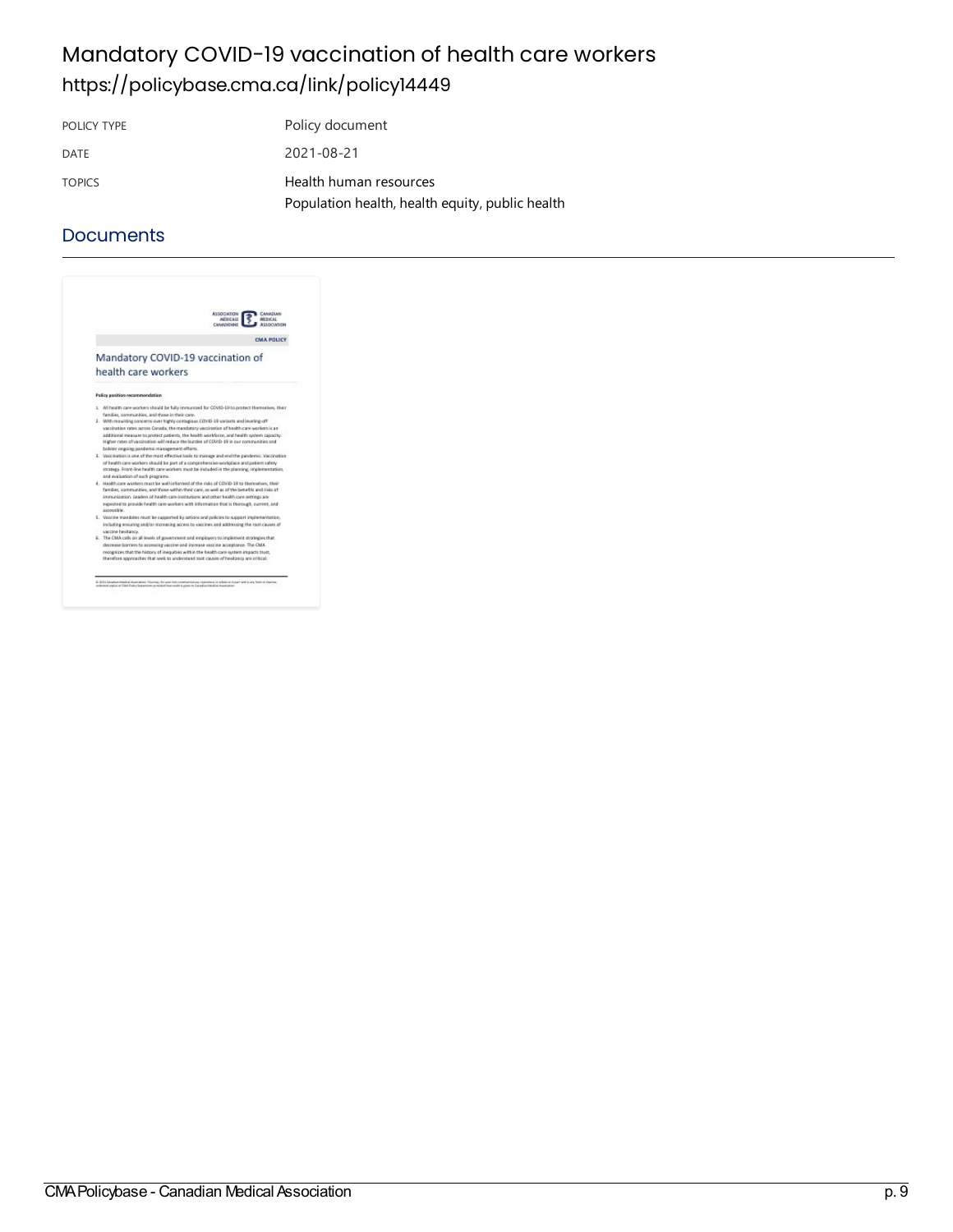### The physician appointment and reappointment process 2016 <https://policybase.cma.ca/link/policy13564>

POLICY TYPE Policy document DATE 2016-12-03 TOPICS Health human [resources](https://policybase.cma.ca/list?q=topic%253A%2522Health%20human%20resources%2522&p=1&ps=&sort=title_sort%20asc) Physician practice, compensation, forms

#### **Documents**

|                                                                                                                                                 | THE PHYSICIAN APPOINTMENT AND<br><b>REAPPOINTMENT PROCESS 2016</b>                                                                                                                                                                                                                                                                                                                                                                                                                                                                                                                                                                                                                                                                                                                                                                                                                                                                                                                                 |
|-------------------------------------------------------------------------------------------------------------------------------------------------|----------------------------------------------------------------------------------------------------------------------------------------------------------------------------------------------------------------------------------------------------------------------------------------------------------------------------------------------------------------------------------------------------------------------------------------------------------------------------------------------------------------------------------------------------------------------------------------------------------------------------------------------------------------------------------------------------------------------------------------------------------------------------------------------------------------------------------------------------------------------------------------------------------------------------------------------------------------------------------------------------|
|                                                                                                                                                 |                                                                                                                                                                                                                                                                                                                                                                                                                                                                                                                                                                                                                                                                                                                                                                                                                                                                                                                                                                                                    |
| Esscutive summary                                                                                                                               |                                                                                                                                                                                                                                                                                                                                                                                                                                                                                                                                                                                                                                                                                                                                                                                                                                                                                                                                                                                                    |
| on beholf of their petients. These include:<br>alon:<br>assetice and asyleges:<br>patients and the communities they serve; and<br>garangements. | to periodic meters form is reached from any any any flats lands based<br>physicians practising in a region to hald an appointment with the RHA in order to access<br>health resources such as diagnostic imaging and loboratory services, interpective of whether<br>they hold hospital privileges or not. Subsequent to the consolidation of medical staff<br>powernance there have been several developments over the past decade that have<br>implications for where and how physicians can practise, and for their ability to advocate treely<br>. the establishment of formal physician resource plans that link the appointment<br>expose to the ability to participate in the provincial/territorial medical insurance<br>· suggester focus on clinical powers ance that includes detailed attention on scope of<br>. a growing concern about the ability of physicians to advocate on behalf of their<br>. In increase in the number of physicians estering into employment or contractual |
| hospitals.                                                                                                                                      | The Canadian Medical Association (CMA) puts forward the following seconosydeticss for<br>povernments, regulatory guthorities. Rhiles and medical staff structures within Rhiles and                                                                                                                                                                                                                                                                                                                                                                                                                                                                                                                                                                                                                                                                                                                                                                                                                |
|                                                                                                                                                 |                                                                                                                                                                                                                                                                                                                                                                                                                                                                                                                                                                                                                                                                                                                                                                                                                                                                                                                                                                                                    |
|                                                                                                                                                 | estiminal segment CAM Public Entertainty precided that a sale is given railing adopted assets. This structure can be called to a second life and                                                                                                                                                                                                                                                                                                                                                                                                                                                                                                                                                                                                                                                                                                                                                                                                                                                   |
| 1 BA7 Alta Kida Driva, Omsaa, OH, 610, BA9, sal 886 800, 2555 at 413 735 8610-2007; San 67 236 Altani,                                          | solicitions, steeps in a serior lighter around give this ski replica approximation from DM. Plass center the Permanent<br>Constrator Publications, CMA, 1847 Mar Vues CA, Cheang CA (C D 1948, No. 6) 2 (64) 2260 permissional/crea as<br>Dereigienhow and superior for additional mates doubl for inhimitative the Monday Sarvis Cartes, Carnelian Handred Ignosiation.                                                                                                                                                                                                                                                                                                                                                                                                                                                                                                                                                                                                                           |

### Physician health <https://policybase.cma.ca/link/policy13739>

| POLICY TYPE   | Policy document                                              |
|---------------|--------------------------------------------------------------|
| DATE          | 2017-10-21                                                   |
| REPLACES      | PD98-04 Physician health and well-being                      |
| <b>TOPICS</b> | Health human resources<br>Ethics and medical professionalism |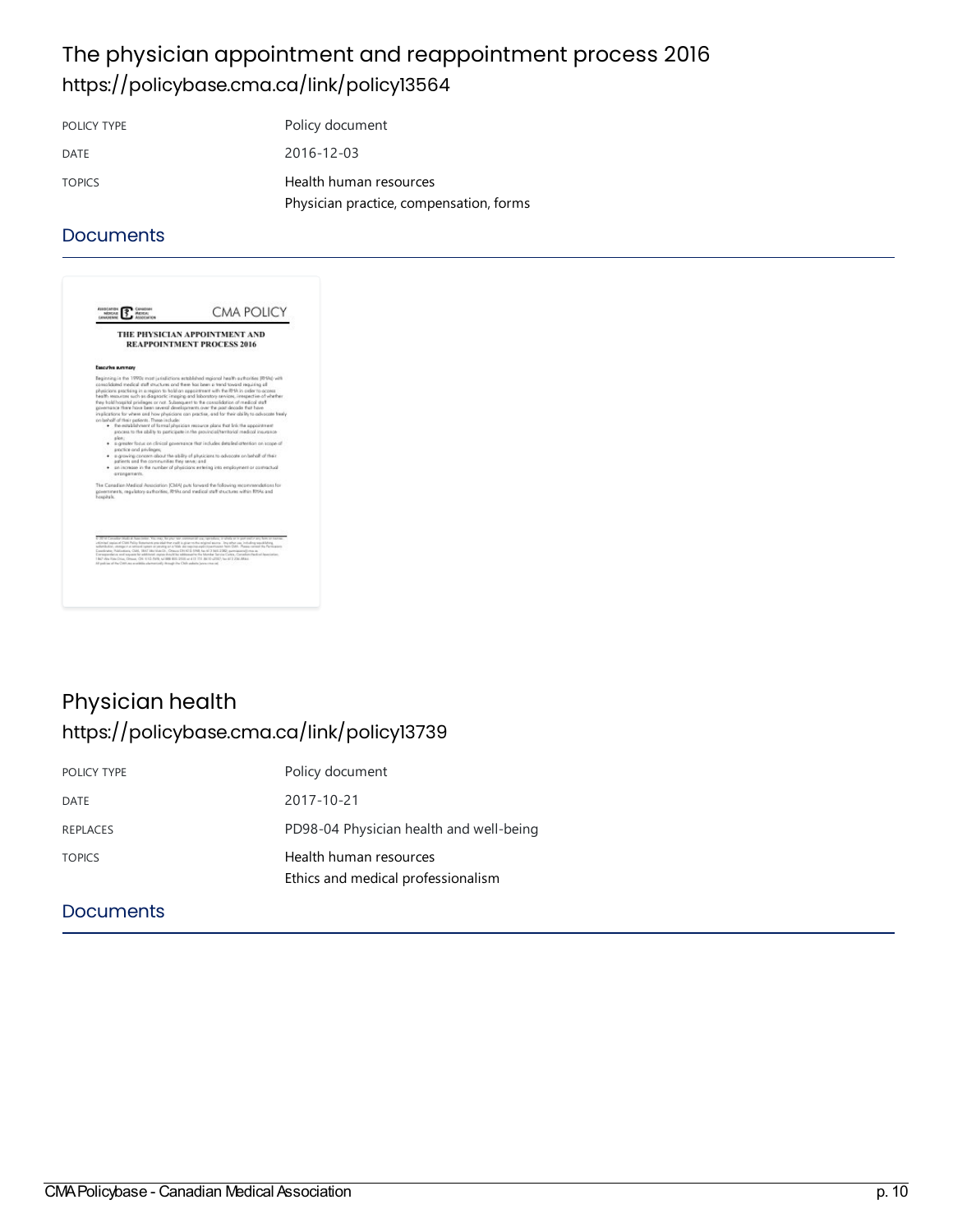

**CMA POLICY** 

PHYSICIAN HEALTH

See also liackground to CWA Policy on Physician Mealth

**RATIONALE** 

**Pre trace are all products** in the component the prevention and treatment of acate or climatic issues of<br>The term afgracians, on entit out the opinioation of interconnected physical, memal ond social facts<br>to appear thei

 $\label{eq:decomp} As a general case for Cormblon, a particular, and a group can come with the model problem in, physical and local in time is not a nontrivial, the nontrivial, a particular solution is a set of other nontrivial, and a particular solution of a nontrivial condition, and the inequality are not a nontrivial and a set of the nontrivial condition, and the inequality are anisotically a set.$ 

can be<br>adding a reported to the long-term undercolling of the physicial modula<br>can achieve a control of the distribution of the complete area of the<br>linking of independent  $\mathcal{C}^{(1)}$  and the complete and<br> $\mathcal{C}^{(2)}$  an

, system-solin shange case only cocor sin deliberate and concorred efficies and consistent of the procedure and container the procedure and conditions for optimizing bench contained and conditions for explanating bench co This policy electric provide boost, aspirational recommendations to help goids trainfinition at a<br>levels of the health system to promote a healthy, whence, and required profession — including a<br>bealthy practice and traini

.<br>O 2017 Constantiados das senso frances, for por con consensários, repostos, la etaba e la per estila en forma m<br>Jointos aplo al DMA Policy Services, product de costa a gluca a Constantialistic Augustos.



**BACKGROUND TO CMA POLICY** 

#### PHYSICIAN HEALTH

See olso CMA Policy on Physician Health In exact decodes the constraints and constraints of the second state of the state of the state of the state of the state of the state of the state of the state of the state of the state of the state of the state of the st

1. The state of learner and physician health

1. The shall of Hammer end physician Medi<br>Physician (Approximation and physician characteristic product product a<br>respectively. The control of the state of the state of the state<br>of the state of the control of the state o

0-2017 Cartasium Mediani/Asanzialery Paymay (ex paur non communed yas, represtives, in schola arizopart and in any<br>Jerm or menom schimisticapies of CMA Palay Statemen's pervisied that could a given to Comalian Mediani



 $\label{prop:optimal} The problem is a linearly independent property for the first is a nontrivial property. The problem is a linearly equivalent to the first is a linearly independent of the first is a linearly independent of the first is a linearly independent of the first is a linearly independent. The problem is a linearly independent of the first is a linearly independent of the first is a linearly independent of the first is a linearly independent. The problem is a nontrivial inequality, is a nontrivial inequality for a linearly independent, the problem is a linearly independent. The problem is a linearly independent of the first is a linearly independent. The problem is a linearly independent of the first is a linearly independent. The problem is a linearly independent of the first is a linearly independent. The problem is a linearly independent of the first is a linearly independent. The problem is a linearly independent of the first is a linearly independent. The problem is a linearly independent of the first is a linear$ 

 $\fbox{\begin{minipage}{1.5cm}p{0.5cm} \put(0,0){\vector(0,1){1.5cm}} \put(1,0){\vector(0,1){1.5cm}} \put(1,0){\vector(0,1){1.5cm}} \put(1,0){\vector(0,1){1.5cm}} \put(1,0){\vector(0,1){1.5cm}} \put(1,0){\vector(0,1){1.5cm}} \put(1,0){\vector(0,1){1.5cm}} \put(1,0){\vector(0,1){1.5cm}} \put(1,0){\vector(0,1){1.5cm}} \put(1,0){\vector(0,1){1.5cm}} \put(1,0){\vector$ 

 $\frac{1}{\sqrt{1-\frac{1}{2}}}$ u p d ate d 2  $\frac{1}{\sqrt{1-\frac{1}{2}}}$  $\ddot{\phantom{0}}$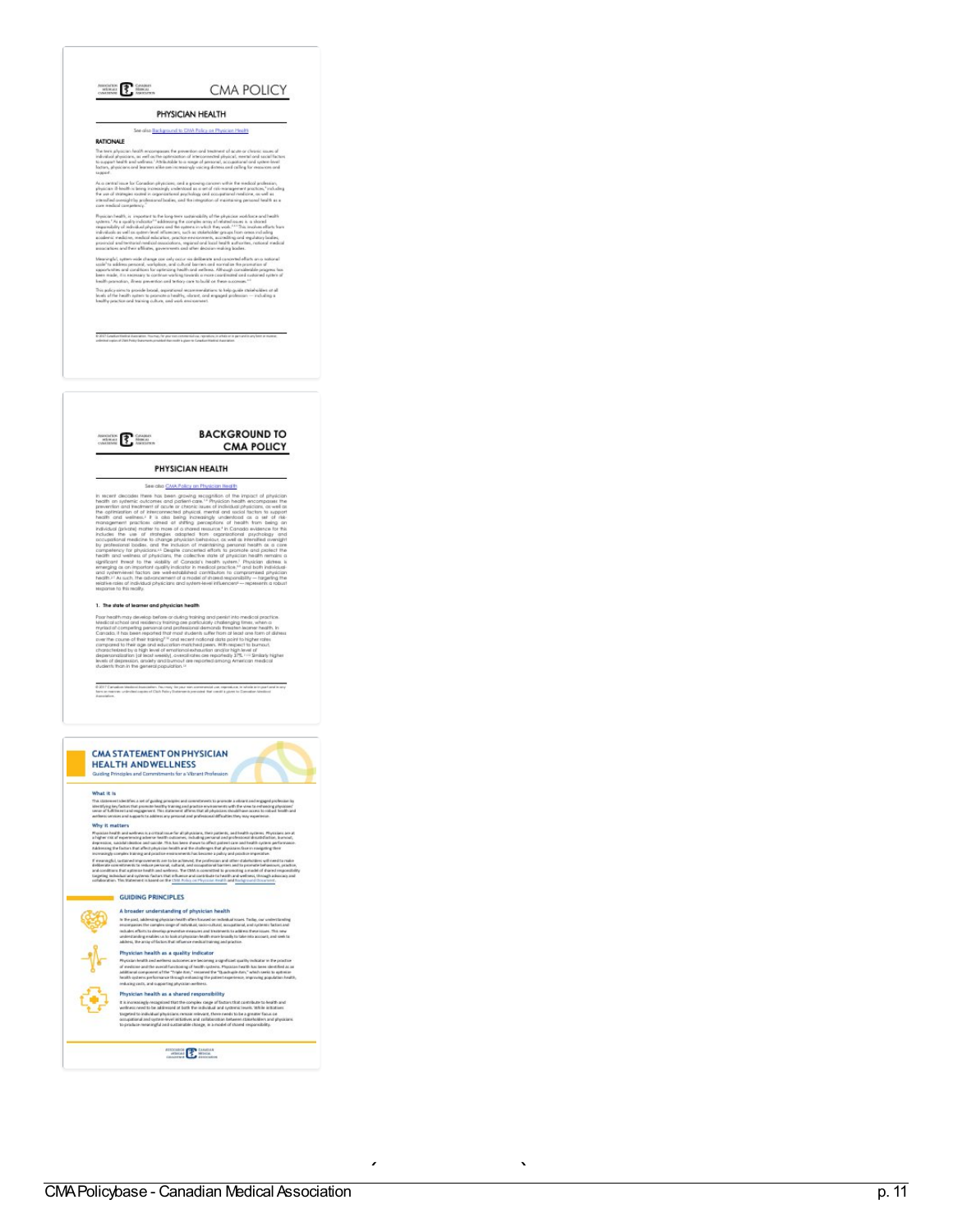### Physician resource planning (updated 2015) <https://policybase.cma.ca/link/policy11533>

| POLICY TYPE          | Policy document                           |
|----------------------|-------------------------------------------|
| <b>LAST REVIEWED</b> | 2019-03-03                                |
| <b>DATE</b>          | 2015-05-30                                |
| <b>REPLACES</b>      | Physician resource planning (Update 2003) |
| <b>TOPICS</b>        | Health human resources                    |

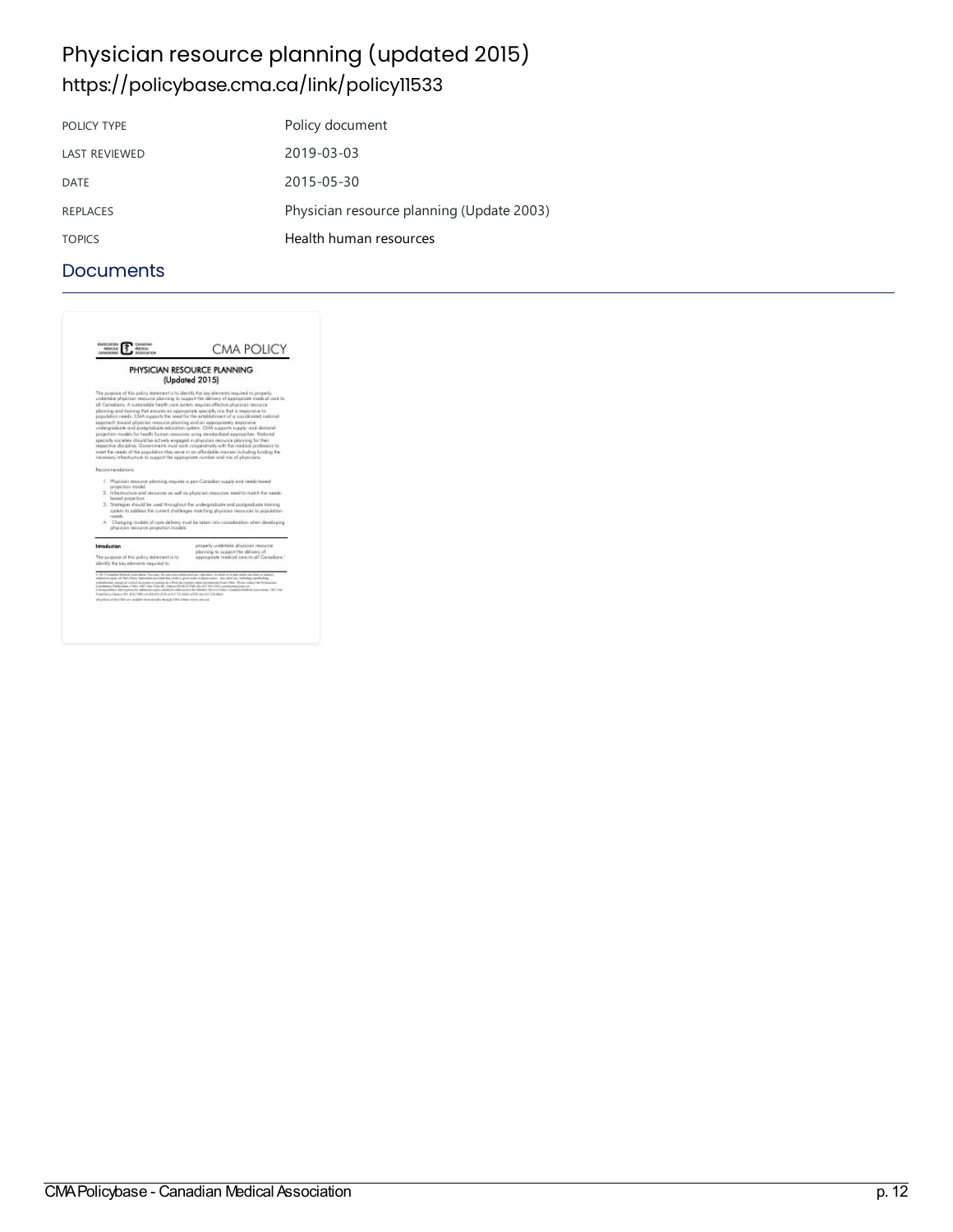### Protecting and supporting Canada's health-care providers during COVID-19 <https://policybase.cma.ca/link/policy14260>

| POLICY TYPE   | Parliamentary submission                                                                  |
|---------------|-------------------------------------------------------------------------------------------|
| DATE          | 2020-03-23                                                                                |
| <b>TOPICS</b> | Physician practice, compensation, forms<br>Health systems, system funding and performance |
|               | Health human resources                                                                    |

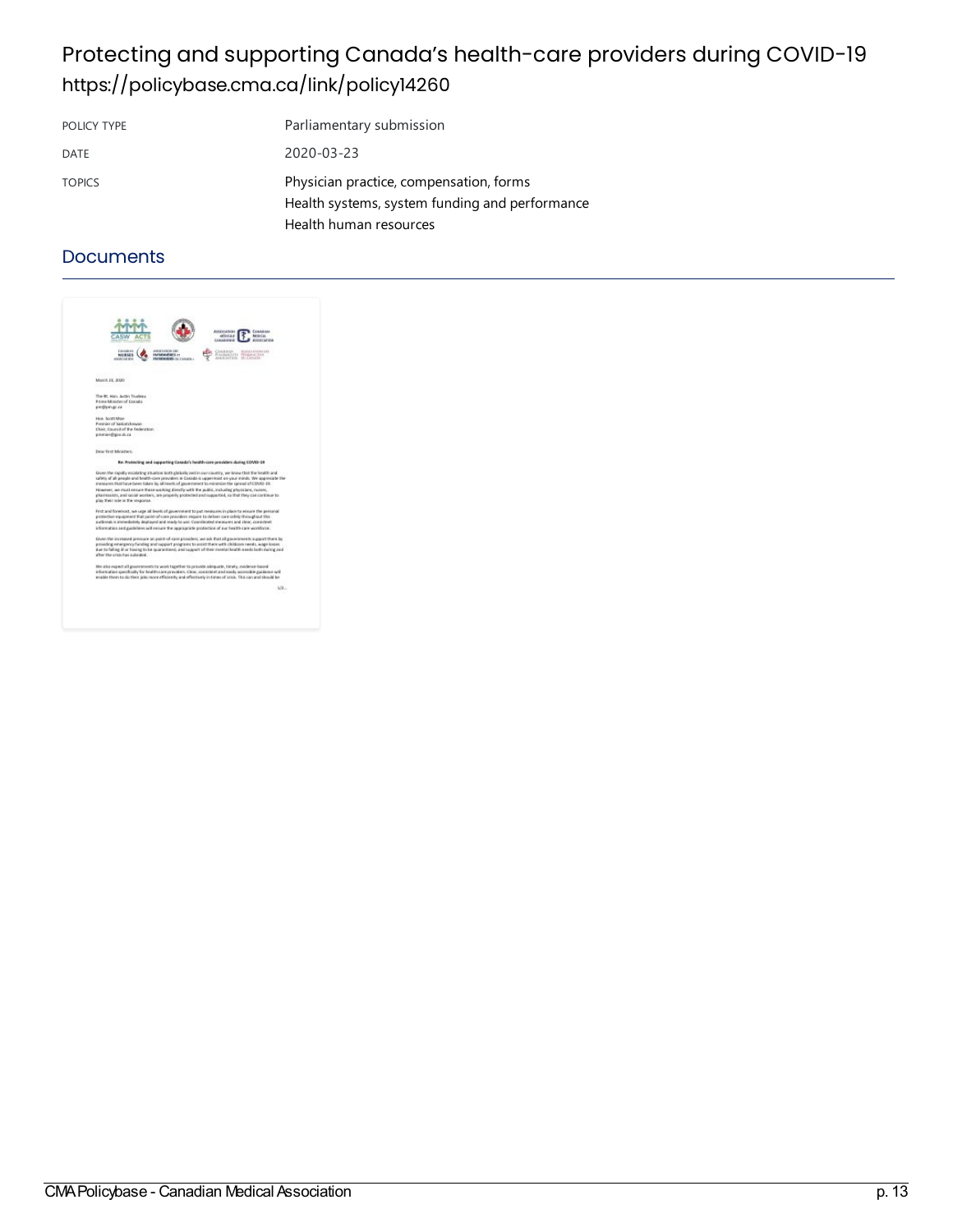### Recommendations for federal action to address Canada's health care crisis <https://policybase.cma.ca/link/policy14468>

| POLICY TYPE   | Parliamentary submission                                                                                       |
|---------------|----------------------------------------------------------------------------------------------------------------|
| <b>DATE</b>   | 2022-02-15                                                                                                     |
| <b>TOPICS</b> | Health systems, system funding and performance<br>Health human resources<br>Ethics and medical professionalism |

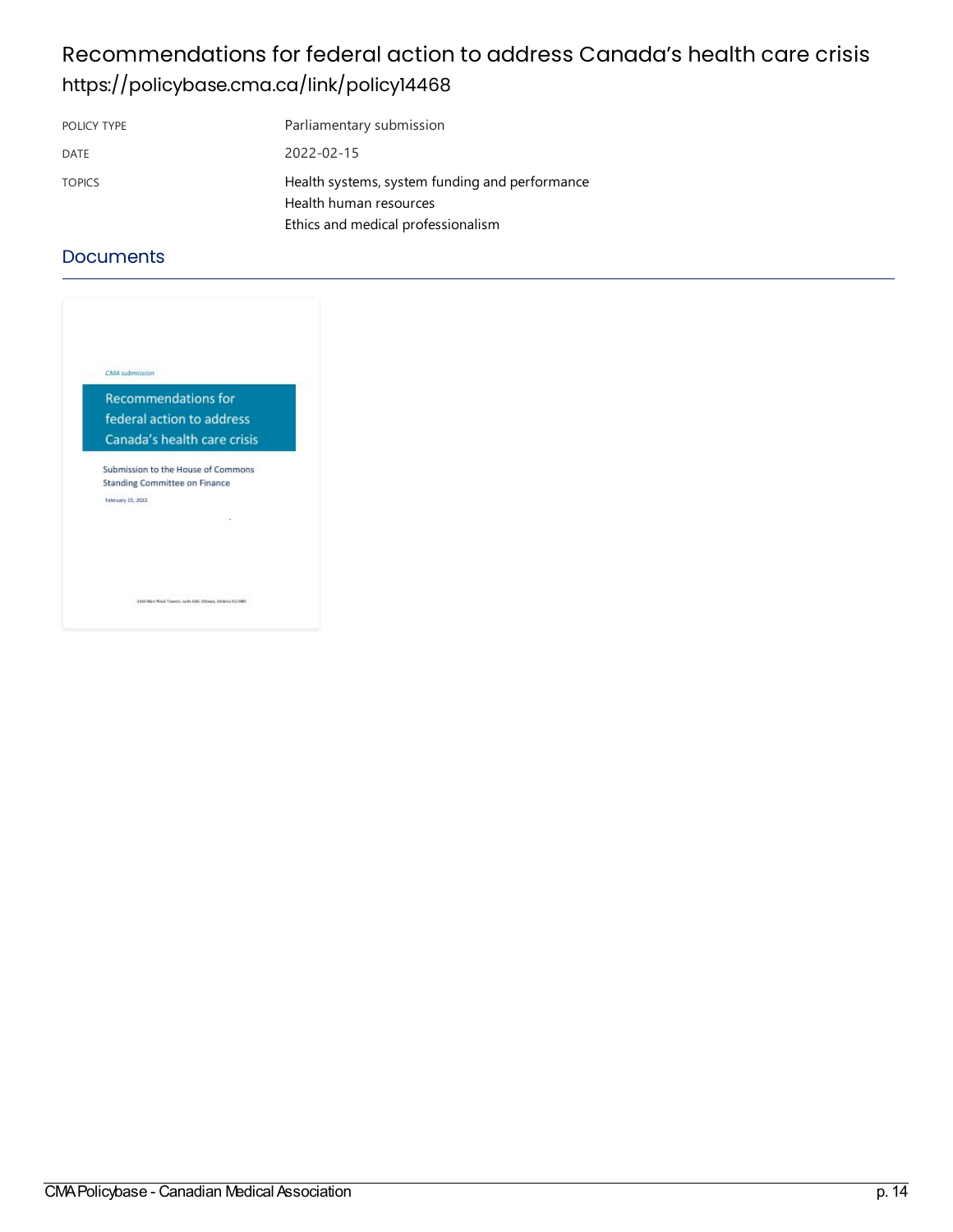# Reducing barriers to physician mobility and for a more uniformed healthcare system in Canada

### <https://policybase.cma.ca/link/policy11850>

POLICY TYPE Parliamentary submission DATE 2016-05-12 TOPICS Health human [resources](https://policybase.cma.ca/list?q=topic%253A%2522Health%20human%20resources%2522&p=1&ps=&sort=title_sort%20asc)

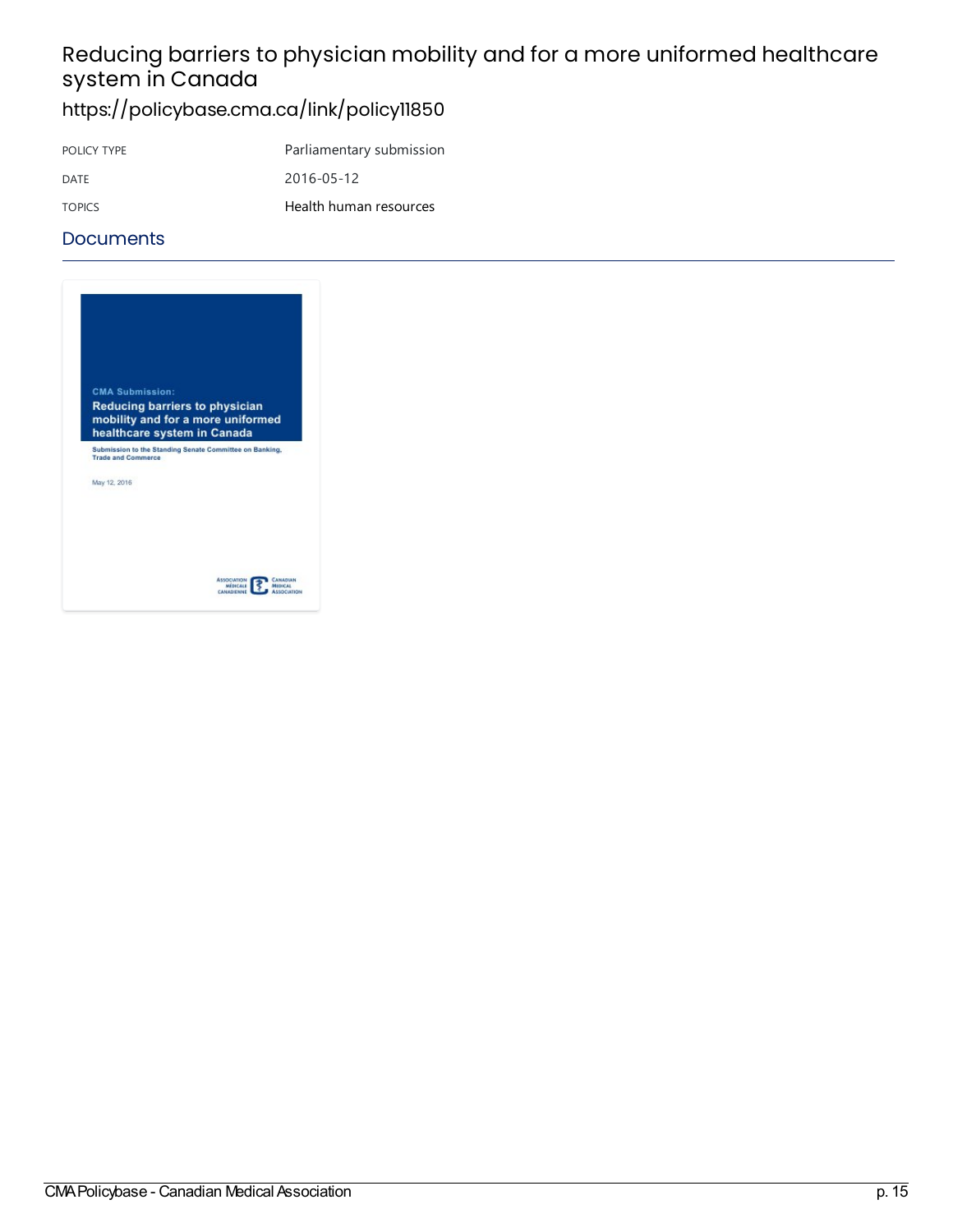### Scopes of practice <https://policybase.cma.ca/link/policy1237>

| POLICY TYPE          | Policy document        |
|----------------------|------------------------|
| <b>LAST REVIEWED</b> | 2019-03-03             |
| DATE                 | 2002-01-22             |
| <b>TOPICS</b>        | Health human resources |

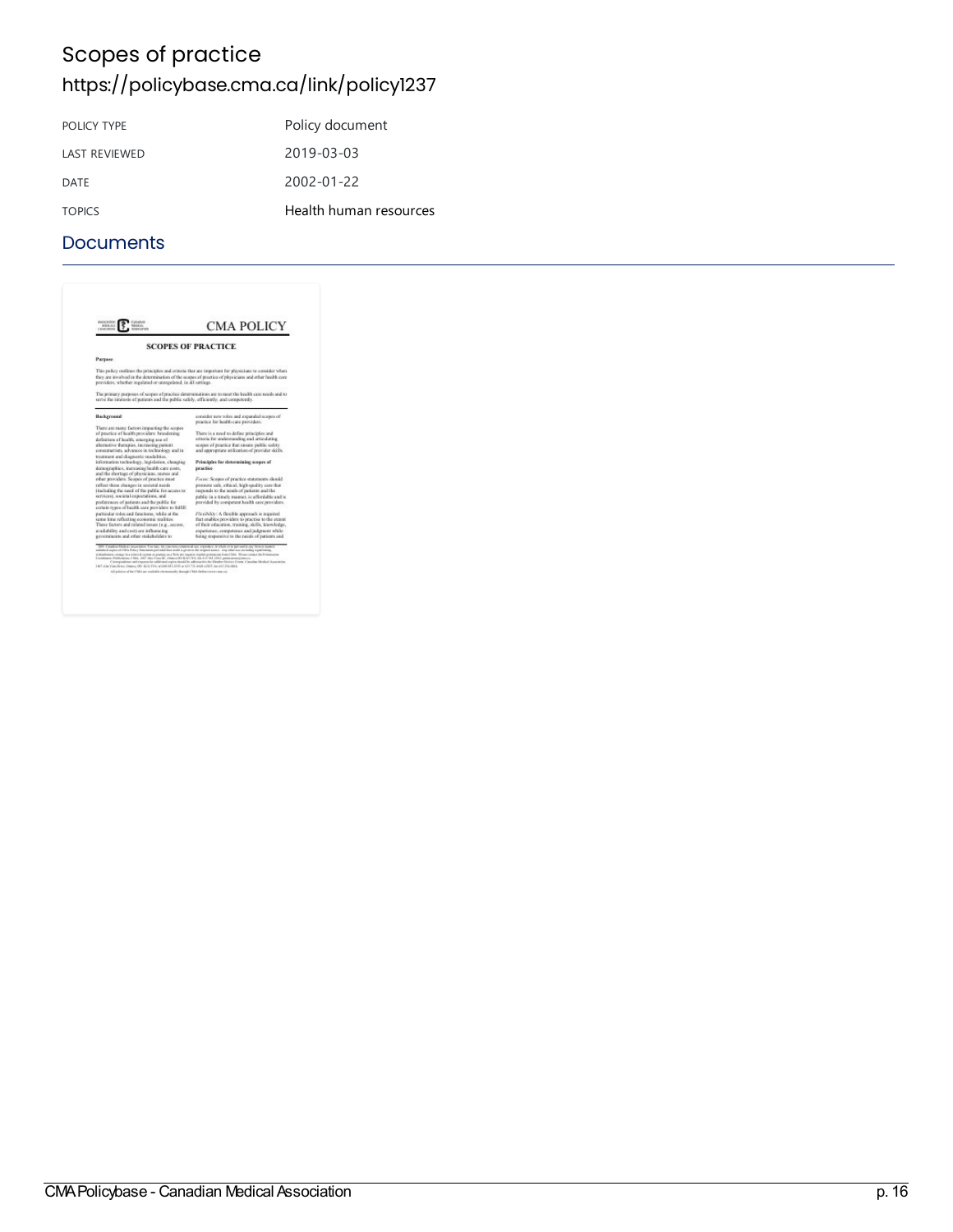### Small business perspectives of physician medical practices in Canada <https://policybase.cma.ca/link/policy11846>

| POLICY TYPE   | Parliamentary submission                |
|---------------|-----------------------------------------|
| DATE          | 2016-03-21                              |
| <b>TOPICS</b> | Physician practice, compensation, forms |
|               | Health human resources                  |

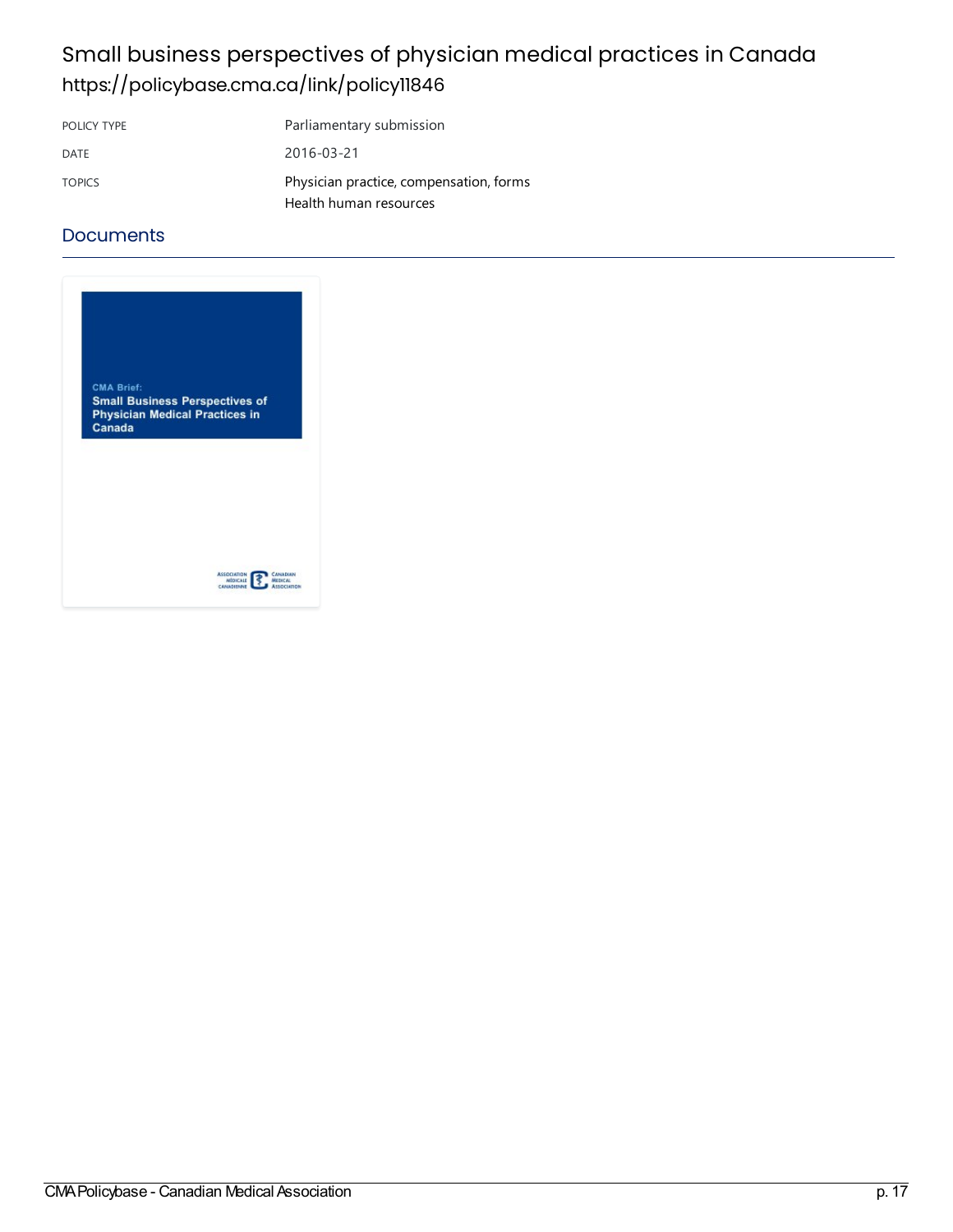### Standing Committee on Health's study on violence faced by healthcare workers

### <https://policybase.cma.ca/link/policy14052>

| POLICY TYPE   | Parliamentary submission                                             |
|---------------|----------------------------------------------------------------------|
| DATE          | 2019-05-14                                                           |
| <b>TOPICS</b> | Health care and patient safety<br>Ethics and medical professionalism |
|               | Health human resources                                               |
|               | Physician practice, compensation, forms                              |

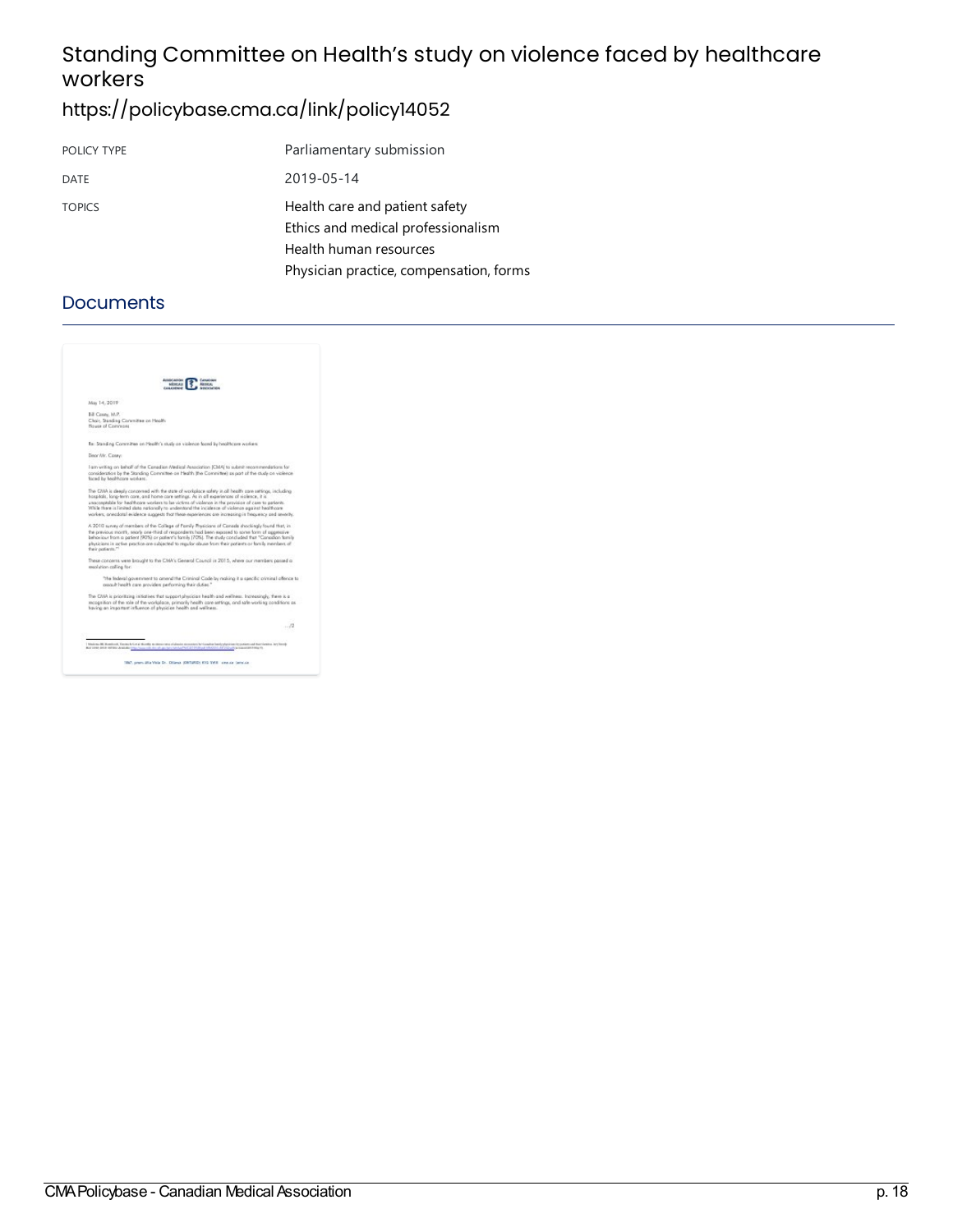### Study on Canada's Health Workforce <https://policybase.cma.ca/link/policy14469>

| POLICY TYPE   | Parliamentary submission                                                                                       |
|---------------|----------------------------------------------------------------------------------------------------------------|
| DATE          | 2022-02-16                                                                                                     |
| <b>TOPICS</b> | Health systems, system funding and performance<br>Health human resources<br>Ethics and medical professionalism |